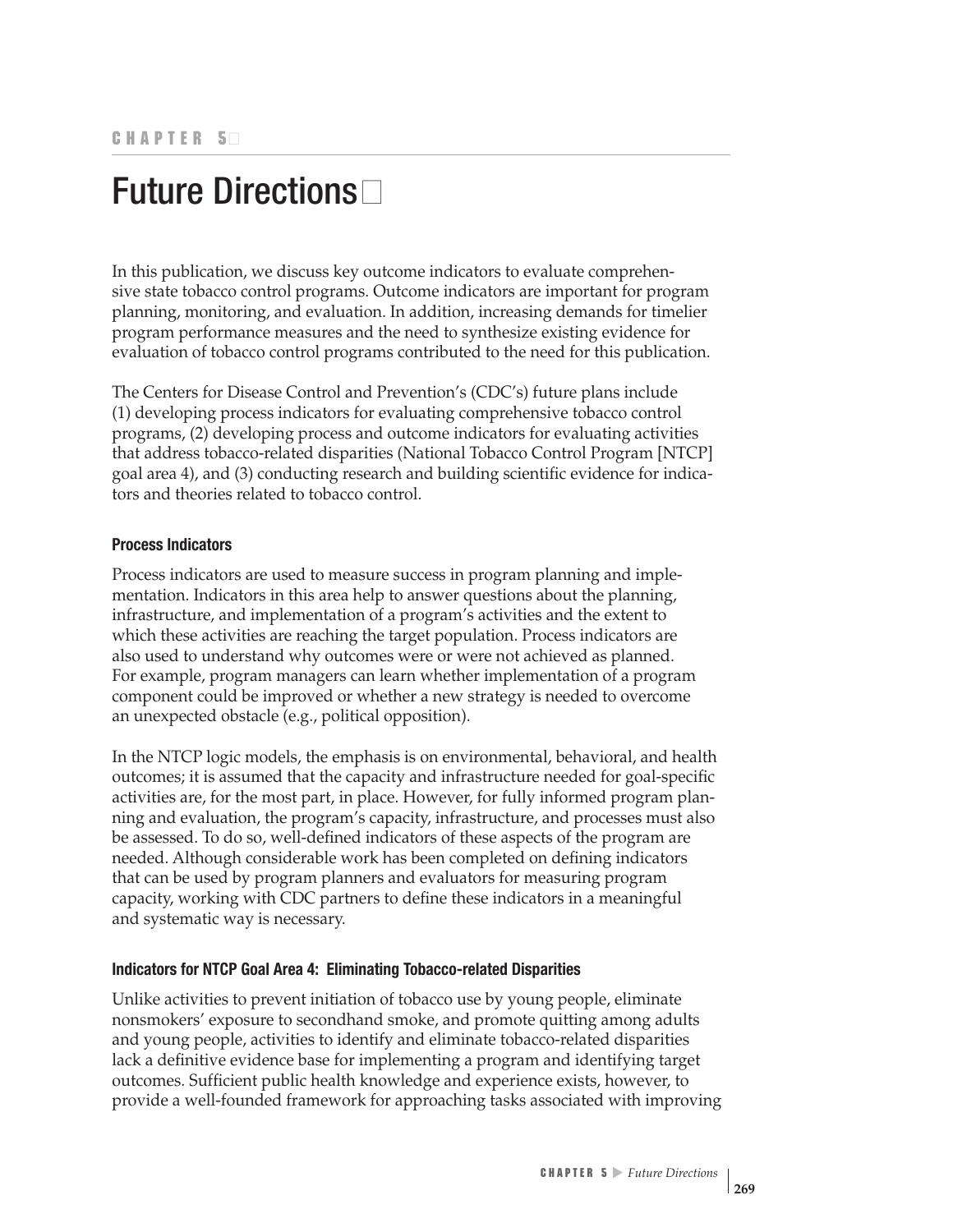the public health infrastructure and related capacities so that tobacco control programs can address tobacco-related disparities among specific populations.

Building on successful capacity-building and infrastructure activities during the past 10 years, CDC began the Disparities Pilot Training Project, an initiative to improve the state and territorial public health capacity and infrastructure needed to address tobacco-related disparities. To assist health departments and their partners with planning and implementing strategic activities to identify and eliminate tobacco-related disparities, CDC prepared a draft logic model that is based on state practices, published scientific findings, and input from external partners (see draft logic model, page 271). Instead of focusing on traditional health outcomes, this logic model focuses on the minimum capacity needed by state and territorial health departments to pursue strategic activities that would identify and eliminate tobacco-related disparities.

In cooperation with its partners, CDC will continue the task of developing an approach to identifying, evaluating, and eliminating tobacco-related disparities. The draft logic model is a window to the work that is being done now and that needs to continue.

## **Research Opportunities**

We encourage researchers outside CDC who read this publication to identify research opportunities. For example, where the strength of the evidence for using certain indicators is low, expanding that evidence base would be beneficial. Researchers might also consider developing new evaluation designs that could (1) further refine theories related to tobacco control or (2) identify other outcome indicators, especially indicators for program components that need additional research or scientific evidence to support them. In addition, researchers might work on developing methods for measuring indicators for which no well-established methods are currently available.